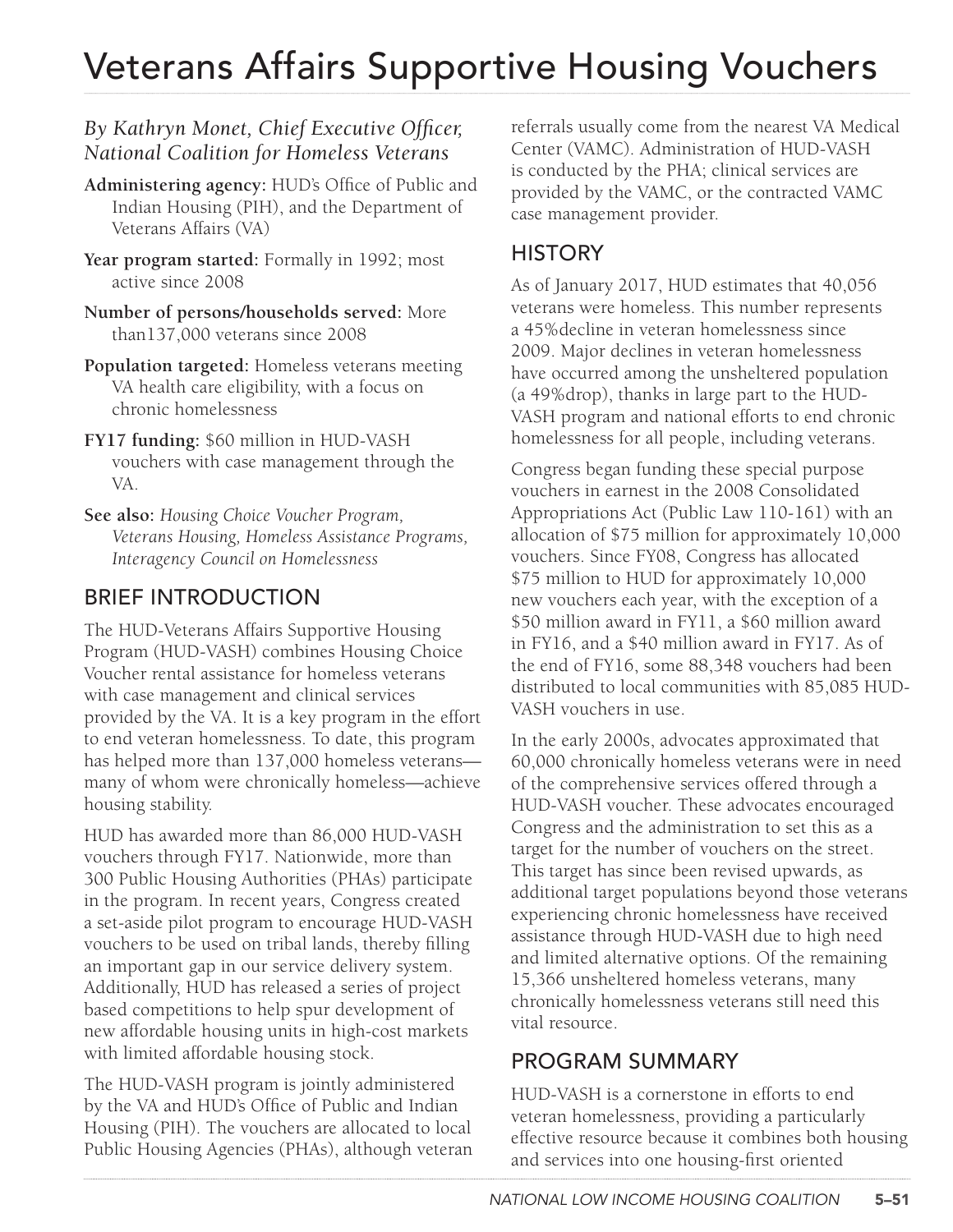resource. Historically, when Congress funded new HUD-VASH vouchers, HUD—in consultation with VA—awarded blocks of vouchers to PHAs across the country, based on geographic need. This year is the first year that PHAs were required to register their interest in vouchers with HUD, in consultation with their local VA medical center, in order to be considered for vouchers. When vouchers become available in a community, VA personnel, in consultation with community partners, determine which veterans are clinically eligible for and in need of the program before making referrals to local PHAs, which then must verify eligibility based on HUD regulations.

Veterans who receive HUD-VASH vouchers rent privately owned housing and generally contribute up to 30%of their income toward rent. VA case managers foster a therapeutic relationship with veterans and act as liaisons with landlords, PHAs, and community-based service providers. In some instances, these case management services are contracted through service providers who have already established relationships with participating veterans. When a veteran no longer needs the program's supports or has exceeded its income limits, these vouchers become available for the next qualifying veteran. By providing a stable environment with wrap-around services, veterans and their families are able to regain control of their lives, and ultimately reintegrate into society.

As additional target populations were identified for HUD-VASH, the need for this resource has grown. These target populations include homeless female veterans, homeless veterans with dependent children, and homeless veterans with significant disabling and co-occurring conditions. In 2014, some 71% of veterans admitted to the HUD-VASH program met chronic homeless criteria and 91%of allocated vouchers resulted in permanent housing placement. Targeting of HUD-VASH to chronically homeless veterans has led to dramatically positive results—lease-up rates have improved, and the time it takes to lease up vouchers has dropped significantly across the country. Improved staffing of HUD-VASH case management at VAMCs has also contributed to better voucher execution on the local level.

Project-based vouchers (PBV) are needed for services-enriched multifamily developments in areas with a large concentration of chronically

homeless veterans and in high-cost, low-vacancy markets. PHAs may designate a portion of their total HUD-VASH allocation as project-based vouchers based on local need. HUD has established PBV set-asides to competitively award several thousand project-based HUD-VASH vouchers, most recently in November 2016, when HUD awarded \$18.5 million to 39 local public housing agencies for approximately 2,100 veterans experiencing homelessness. These recent PBV awards were concentrated in high-need areas, including throughout the state of California.

#### ELIGIBLE PARTICIPANTS AND VOUCHER ALLOCATION

To be eligible, a veteran must:

- Be VA health care eligible;
- Meet the definition of homelessness defined in The McKinney Homeless Assistance Act as amended by S. 896 The Homeless Emergency Assistance and Rapid Transition to Housing Act of 2009; and
- Be in need of case management services for serious mental illness, substance use disorder, or physical disability.

Veterans with high vulnerability are prioritized, but veterans must be able to complete activities of daily living and live independently in their community. Although the program follows a Housing First orientation, case management is a requirement of participation in HUD-VASH.

After determining which areas of the country have the highest number of homeless veterans, the VA Central Office identifies VA facilities in the corresponding communities. HUD then selects PHAs near to the identified VA facilities by considering the PHAs' administrative performance, and sends the PHAs invitations to apply for the vouchers. There is at least one site in each of the 50 states, the District of Columbia, Puerto Rico, and Guam.

The allocation for HUD–VASH vouchers has been a collaborative, data-driven effort conducted by HUD and the VA. Three major data sources help drive local allocations, including: HUD's point-intime data, performance data from both PHAs and VAMCs, and data from the VAMCs on their contacts with homeless veterans. In some communities, HUD-VASH staff work with the local Continuum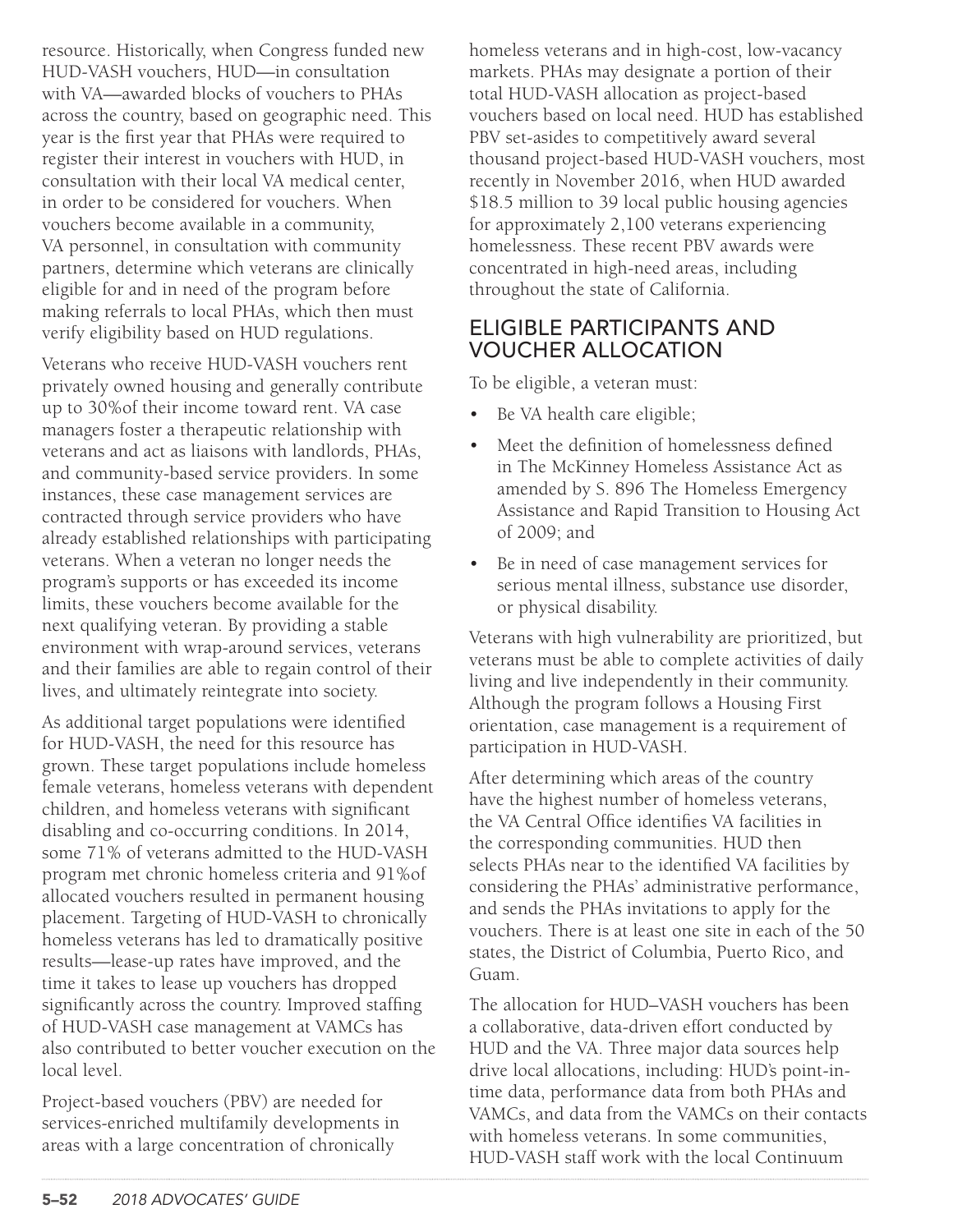of Care through the coordinated intake process to ensure veterans who have high needs profiles on the By-Name List are connected to HUD-VASH.

#### FUNDING

In FY08 through FY10, and FY12 through FY15, HUD was awarded \$75 million for 10,000 vouchers, and the VA was awarded case management dollars to match those vouchers. In FY11, \$50 million was provided for approximately 7,500 vouchers. In FY16, HUD was awarded \$60 million for 8,000 new vouchers. In FY17, HUD was awarded \$40 million for 5,500 new vouchers, with case management funding for VA coming in FY18 through the MILCON appropriation (the VA received no additional funding for HUD-VASH case management services to match the HUD-VASH vouchers allocated to HUD in FY17, so the next appropriations bill will back-fill this need.) HUD-VASH voucher renewals are lumped into the general Section 8 tenant-based rental assistance account, and Congress has provided sufficient funding in recent years to renew all HUD-VASH vouchers.

VA has distributed its funding to its Medical Centers as special purpose funds, to ensure that each area has sufficient staffing to support the vouchers allocated to it. In 2017, the VA proposed to change the way funding was allocated such that it would be distributed through the Veterans Equitable Resource Allocation Model it uses for general health care funding. This could impact the amount of funding available at each VAMC to case manage veterans in HUD-VASH. The VA backed off of the idea for a year but intends to revisit funding for homeless programs in the next budget cycle.

## FORECAST FOR 2018-2019

HUD-VASH vouchers are an incredibly important resource in ending veteran homelessness. Congress should continue to provide adequate funding in the tenant-based Section 8 account to renew all existing HUD-VASH vouchers, as well as continue to provide new HUD-VASH vouchers to house all chronically homeless veterans.

The VA must ensure that case management funding follows the vouchers by maintaining the special purpose designation as it distributes funds to Medical Centers.

Additionally, HUD should request special purpose vouchers to allow for permanent housing for

veterans who do not qualify for HUD-VASH due to their lack of healthcare eligibility.

VA and local service providers have identified additional priority groups for service through HUD-VASH. The VA has set a target of 65% of HUD-VASH voucher recipients being chronically homeless, with the remaining 35% of vouchers being available for other vulnerable high-priority groups including veterans with families, women, and Operation Enduring Freedom/Operation Iraqi Freedom/Operation New Dawn (or 9/11 veterans). As we move to end all homelessness*—*starting with veterans*—*through the Federal Strategic Plan to Prevent and End Homelessness, Congress and the administration along with interested community partners and homeless advocates will need to reassess what resources are needed to end homelessness for both the chronically homeless as well as other homeless veterans with high needs.

## TIPS FOR LOCAL SUCCESS

Continue working with the VA to increase referrals and coordinate targeted for the HUD-VASH program so the most in need veterans are connected to this vital resource. Expand efforts to find additional resources for move-in costs, including but beyond resources through the Supportive Services for Veteran Families (SSVF) program. Support the VAMC to get creative with HUD-VASH staffing, to include peer support services and housing navigators. Work with PHAs to support landlord outreach and engagement to improve lease-up rates and time. Encourage your PHA to apply for Extraordinary Administrative Fees, when available, to help with these sorts of outreach and engagement efforts. Evaluate the need for contracted case management in your area. Evaluate if, due to exceptionally expensive or tight rental markets, your local PHA should consider projectbasing additional HUD-VASH vouchers.

# WHAT TO SAY TO LEGISLATORS

For those policymakers who advocates have found difficult to approach for support on more broad affordable housing and homelessness issues, advocates may find success in discussing the need for resources to end veterans' homelessness. HUD Secretary Dr. Benjamin Carson stated support for the HUD-VASH program in his confirmation hearing.